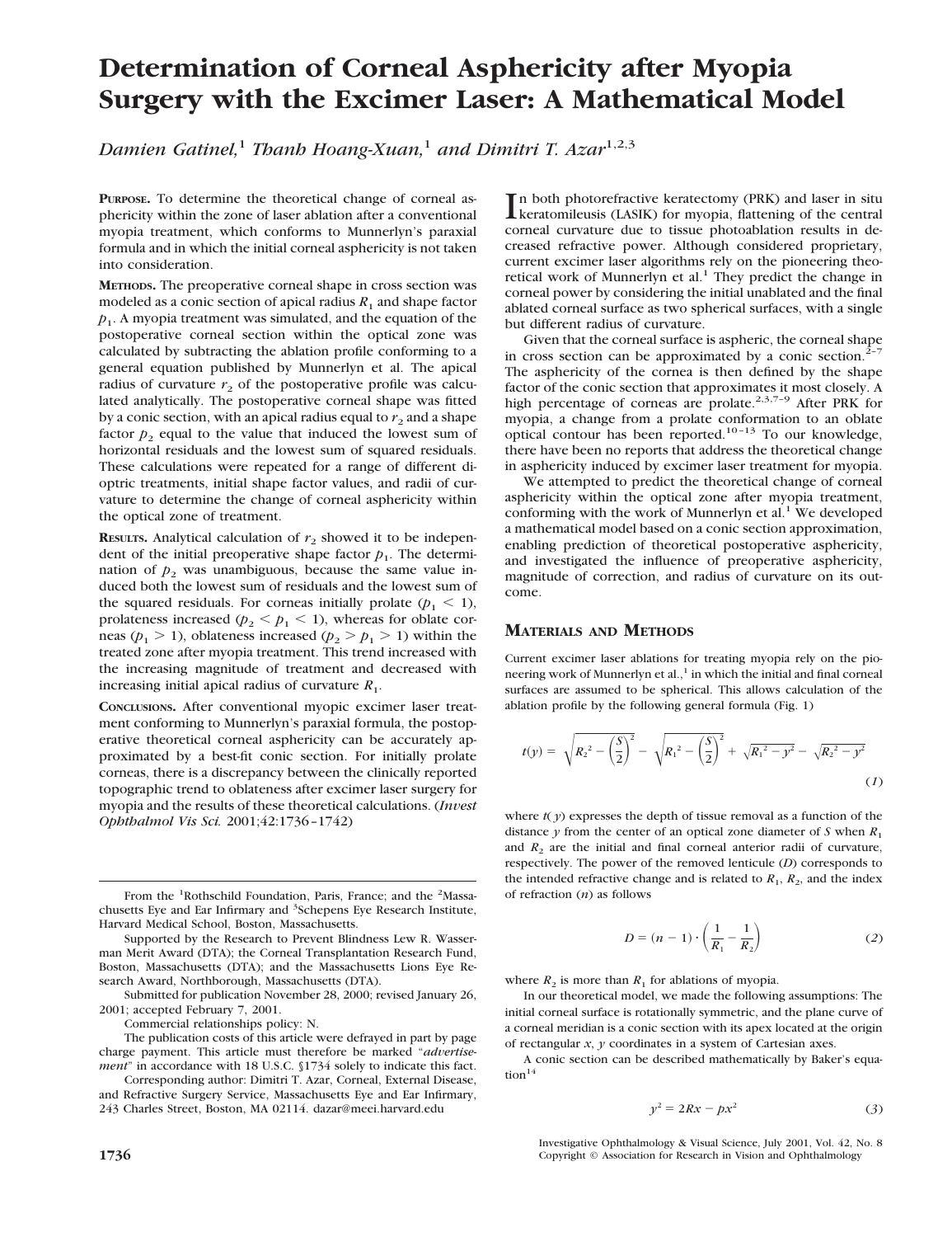

FIGURE 1. Model proposed by Munnerlyn et al.<sup>1</sup> for the ablation profile in the excimer laser treatment of myopia. The investigators predict the change in corneal power by treating the initial unablated and the final ablated corneal surfaces as two spherical diopters, each having a single but different radius of curvature, respectively  $R_1$  and  $R_2$ . This model enables the general formula (equation 1) to calculate the ablation profile  $t(y)$  as a function of distance to the center of the optical zone of diameter S.

where x and y are the coordinates on a Cartesian system with the axis of revolution, *R* the apical radius of curvature, and *p* the shape factor. When *p* is less than 1, the ellipse is prolate and flattens from the center to the periphery. When  $p$  equals 1, the ellipse is a circle. When  $p$  is more than 1, the ellipse is oblate and steepens from the center to the periphery.

For our purpose, it is more useful to evaluate  $x$  in terms of  $y$ . Solving equation 3 for *x* gives

$$
X(y) = \frac{R - \sqrt{(R^2 - py^2)}}{p}
$$
 (4)

When a correction of *D* diopters is simulated using equation 1 of Munnerlyn et al.<sup>1</sup> on a cornea modeled as a conic section of apical radius  $R_1$  and shape factor  $p_1$ , within an optical zone diameter *S*, the resultant curve  $X_2$  is derived from the following equation

$$
X_2(y) = X_1(y) + t(y)
$$
 (5)

$$
X_2(y) = \frac{R_1 - \sqrt{(R_1^2 - p_1 y^2)}}{p_1} + \sqrt{R_2^2 - \left(\frac{S}{2}\right)^2} - \sqrt{R_1^2 - \left(\frac{S}{2}\right)^2} + \sqrt{R_1^2 - y^2} - \sqrt{R_2^2 - y^2}
$$
 (6)

This equation does not describe a conic section (Fig. 2). However, the radius of curvature for each point of the curve  $X_2$  is given by  $r_2(y)$ , which can be computed as follows

$$
r_2(y) = \left| \frac{(1 + X_2'(y))^{3/2}}{X_2''(y)} \right| \tag{7}
$$

This formula gives the radius of the osculating circle  $r_2$  at any point of the curve  $(X_2)$ . The first derivative  $X_2'(y)$  is

$$
X_2'(y) = \left(\frac{y}{\sqrt{R_1^2 - p_1 y^2}} - \frac{y}{\sqrt{-(y^2 - R_1^2)}} + \frac{y}{\sqrt{-(y^2 - R_2^2)}}\right)
$$
(8)

and the second derivative  $X_2''(y)$  is

$$
X''_2(y) = \frac{\sqrt{R_1^2 - p_1 y^2} + \frac{p_1 y^2}{\sqrt{R_1^2 - p_1 y^2}}}{(R_1^2 - p_1 y^2)} + \frac{\sqrt{-(y^2 - R_1^2)} + \frac{y^2}{\sqrt{-(y^2 - R_1^2)}}}{(y^2 - R_1^2)} - \frac{\sqrt{-(y^2 - R_2^2)} + \frac{y^2}{\sqrt{-(y^2 - R_2^2)}}}{(y^2 - R_2^2)}
$$
(9)

After inserting respective first and second derivatives of function  $X_2(y)$  into formula  $r_2(y)$ , the radius of curvature can be calculated by substituting  $X_2'(y)$  and  $X_2''(y)$  in equation 7. The apical radius of curvature of  $X_2(y)$  is  $r_2(0)$ . It is calculated by substituting 0 for *y*. When

$$
y = 0, r_2(0) = R_2 \tag{10}
$$

Thus, the radius of curvature of  $X_2$  at the apex (apical radius of curvature) is the same as the final radius of curvature, which is derived from equation 1 (Munnerlyn et al.<sup>1</sup>).

Thus,  $X_2(y)$  has an apical radius of curvature  $R_2$ , but the shape factor that describes its asphericity cannot be computed by the foregoing calculations, because  $X_2(y)$  does not describe a conic section. However, a best-fit conic section,  $C_2(y)$ , with apical radius of curvature  $R_2$  and shape factor  $p_2$  can be calculated. We plotted multiple conic sections,  $C(y)$  with shape factor  $p_c$ . Substituting *C* for *X* in equation 4 (Fig. 3)

$$
C(y) = \frac{R_2 - \sqrt{(R_2^2 - p_c y^2)}}{p_c}
$$
 (11)

To determine the best-fit conic section with shape factor  $p_2$ , we used two methods to minimize the sum of the absolute values of the residuals  $T(p_c)$  and the sum of the squared residuals  $T_s(p_c)$ .

We developed a numerical procedure and performed computation on a computer spreadsheet (Excel 97 software; Microsoft, Seattle, WA). We defined 31 points along the hemi *y*-axis from  $\gamma = 0$  to  $\gamma =$  $S/2 = 3$  mm, equally spaced by 0.01 mm. For a given  $R_1$ , *D*, and  $p_1$ , *T*( $p_c$ ) and *T*<sub>s</sub>( $p_c$ ) were iteratively calculated for values of  $p_c$  ranging from  $(p_1 - 2)$  to  $(p_1 + 2)$  by incremental steps of 0.01. Solutions were represented by the value(s) of  $p_c$  that induced the smallest  $T(p_c)$  and the smallest  $T<sub>s</sub>(p<sub>c</sub>)$ . These sums were recorded and tabulated.

Referring to the geometric model of the laser excimer treatment operation for myopia defined herein, we were able to repeat these



**FIGURE 2.** Ablation profile for myopia conforming to Munnerlyn's equation applied on an aspheric surface modeled in cross section as a conic section  $X_1(y)$  of apical radius equal to  $R_1$ . The postoperative cross section  $X_2(y)$  is equal to the addition of the initial aspheric profile  $X_1(y)$  and the ablation profile  $t(y)$ .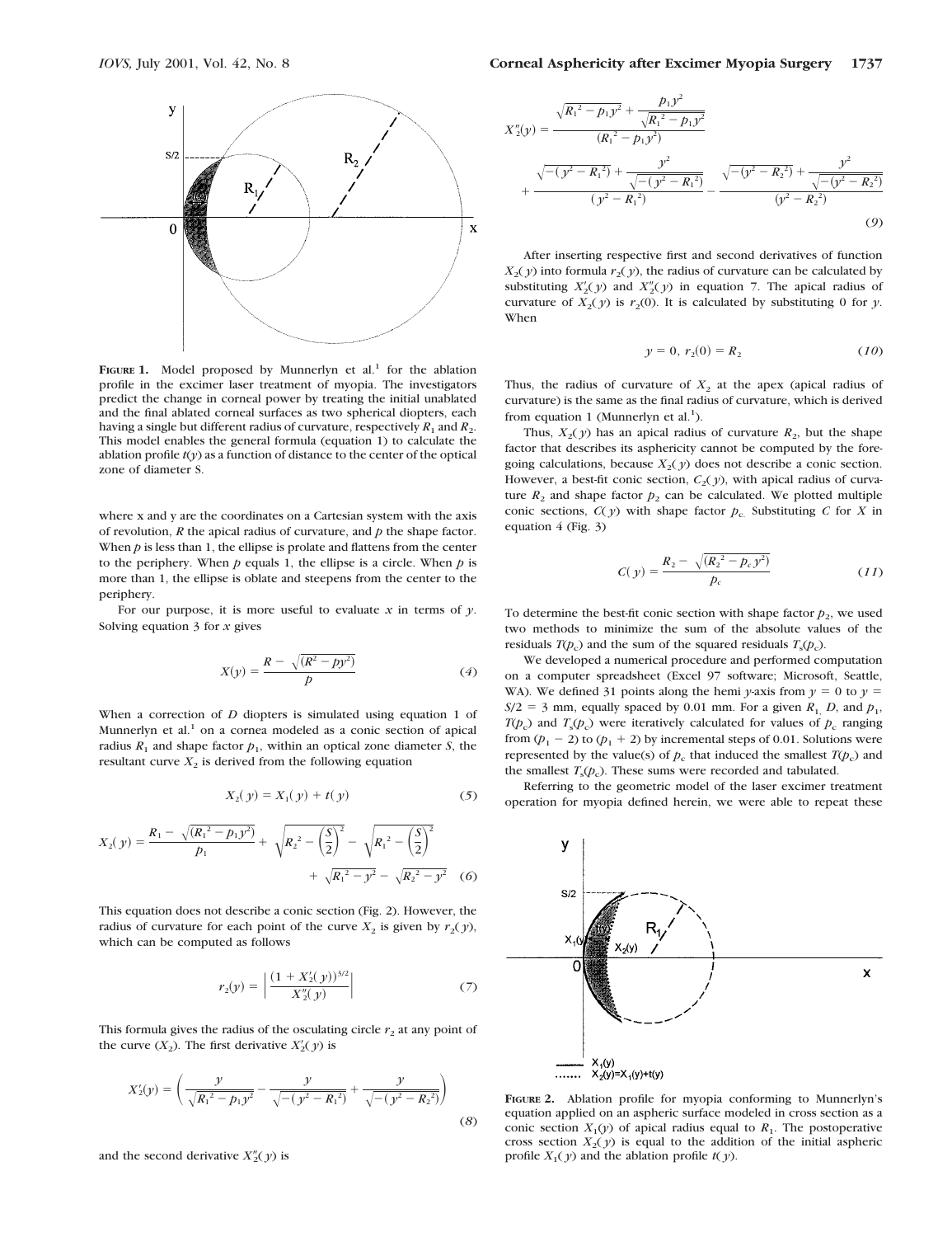

calculations for a range of different dioptric treatments, initial shape factor values, and radii of curvature. The numerical values of the selected variables are listed in Table 1.

## **RESULTS**

In the theoretical conditions that we used to determine the best-fit conic section, the  $p_c$  that corresponded to the lowest *T*(*p*<sub>c</sub>) was identical with that corresponding to the lowest  $T_{\rm s}(p_{\rm c})$  value. The minimal value of  $T(p_{\rm c})$  and  $T_{\rm s}(p_{\rm c})$  corresponding to the same  $p_c$  for 31 points thus provided a value for  $p_2$ within our range of testing of  $\pm 0.01$ . The minimal values of  $T(p_c)$  and  $T_s(p_c)$  were always less than 2 and 0.1  $\mu$ m, respectively.

Figure 4 represents the effect of the myopia treatment on initial corneal asphericity. In corneas that were initially prolate  $(p_1 \le 1)$ , we found that prolateness increased  $(p_2 \le p_1 \le 1)$ , whereas in initially oblate corneas  $(p_1 > 1)$ , oblateness increased ( $p_2 > p_1 > 1$ ) within the treated zone after myopia treatment. Spherical corneas remained spherical ( $p_2 = p_1 = 1$ ) after treatment. The slope of asphericity change was not constant but increased with the magnitude of treatment.

Figure 5 shows the effect of the initial radius of curvature on the asphericity outcome after treatment of prolate corneas. For the same treatment parameters, steeper prolate corneas  $(R =$ 7.5 mm) tend to become less prolate than flatter prolate corneas ( $R = 8.1$  mm). This effect increases with the magnitude of the treatment. Figure 6 shows the effect of initial radius of curvature in oblate corneas. For the same magnitude of treat-

| TABLE 1. Representative Variables within the Normal Range |  |  |  |  |
|-----------------------------------------------------------|--|--|--|--|
|-----------------------------------------------------------|--|--|--|--|

| <b>Initial Radius of</b><br>Curvature $(R_1)$<br>(mm) | <b>Initial Asphericity</b><br>$(p_1)$ | <b>Magnitude of Treatment</b><br>$(Diopters)*$ |
|-------------------------------------------------------|---------------------------------------|------------------------------------------------|
| 7.5, 7.8, 8.1                                         | 0.4, 0.75, 1.0, 1.2, 1.4              | $-1$ to $-12$                                  |

\* In 1-diopter steps.

**FIGURE 3.** Approximation of the postoperative profile  $X_{2i}(y)$  by a conic section *C*( *y*) of apical radius of curvature  $R_2$  and shape factor  $p_c$ .

ment, steeper oblate corneas tend to become less oblate and flatter oblate corneas more oblate.

## **DISCUSSION**

Defocus correction is the objective of conventional laser refractive procedures based on the formula of Munnerlyn et al.,<sup>1</sup> which assumes that preoperative corneal surface has a single radius of curvature. The normal human cornea is not spherical, and, despite its shortcomings, modeling the corneal shape in cross section as a conic section is a better approximation and has been widely used $3-6,15$  since its introduction by Mandell and St. Helen in 1971.<sup>2</sup> Most human normal corneas conform to a prolate ellipse and flatten from the center to the periphery (negative asphericity;  $p < 1$ ), but some corneas are oblate and steepen from the center to the periphery (positive asphericity;  $p > 1$ ).

Based on topographic observations that the central cornea becomes flatter than the untreated peripheral cornea after excimer laser surgery for myopia, it could be erroneously predicted that the postoperative outcome in all myopic corneas after excimer laser surgery would be increased oblateness. Such a prediction does not take into consideration the changes of corneal curvature within the treatment zone. The focus of our study was to examine the postoperative changes of corneal asphericity within the treatment zone without consideration of the transition zone or the peripheral zone outside the treatment.

We have demonstrated that in prolate and oblate corneas, laser treatments for myopia based on the equation of Munnerlyn et al.<sup>1</sup> result in a final apical radius of curvature that is independent of the initial asphericity (equation 10). Furthermore, we have demonstrated that in prolate corneas these laser treatments result in more prolate configuration within the area of treatment (Fig. 5) and conversely in oblate corneas, the outcome is increased oblateness (Fig. 6).

In initially prolate corneas, there is a discrepancy between the topographic observations and the theoretical predictions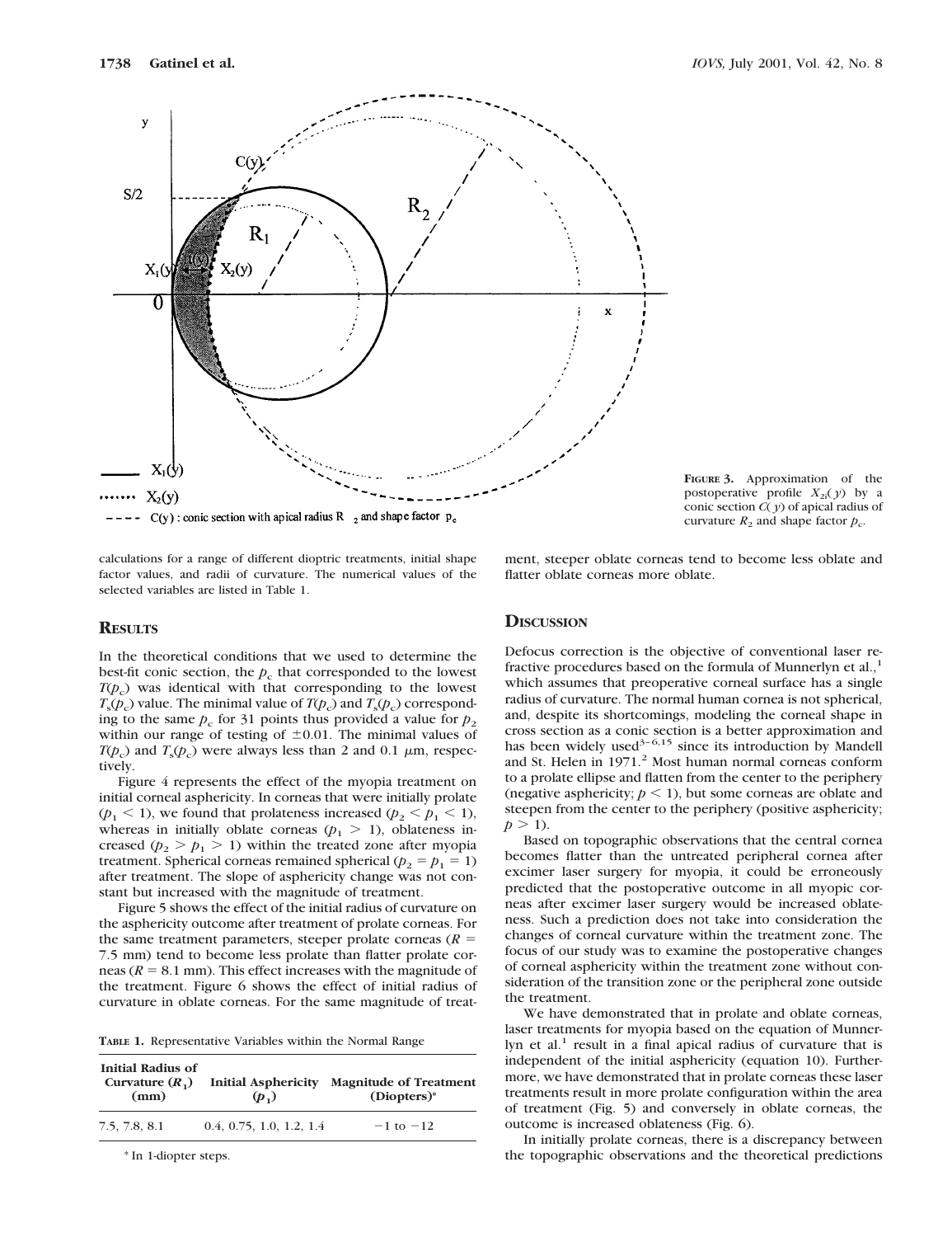#### Outcome of Asphericity R1=7.8



**FIGURE 4.** Outcome of asphericity for different magnitudes of correction. The values of  $p_2$  are plotted against the magnitude of the correction for different values of  $p_1$ . For corneas that are initially prolate ( $p_1 < 1$ ), prolateness should increase ( $p_2 < p_1 < 1$ ) after myopia treatment, whereas in oblate corneas ( $p_1 > 1$ ), oblateness should increase ( $p_2 > p_1 > 1$ ) within the optical zone after myopia treatment. Spherical corneas remain spherical  $(p_1 = p_2 = 1)$  after treatment.

of our model with regard to the change in asphericity. This discrepancy may be due to several factors.

First, there are limitations in the elliptical model used in our study. The true corneal section does not conform exactly to an ellipse. The ideal model may have to incorporate additional factors (i.e., higher polynomial) to match the human cornea. The elliptical model is, however, a good approximation of the corneal profile over the central 8 mm of its approximately 12-mm diameter.<sup>16</sup> This area represents the central optical zone, which is flattened after excimer treatment for myopia and through which light passes to form the foveal image. In conventional optics, conic sections are frequently used to model the corneal surface. Furthermore, topographic evaluation of cornea asphericity has been estimated from the conicoid that best fits the keratoscopic or keratometric data.5–7,17–23

Our analysis assumes a rotationally symmetric mathematical model, but the human cornea may exhibit toricity. Several groups have investigated the meridional variations of corneal asphericity. $3,7,21$  The difference between the maximal and minimal values of asphericity is low, ranging from 0.13 to 0.50 in 80% of the corneas.<sup>8</sup> This difference in the overall asphericity change after laser treatments for myopia does not seem to be significant.

Second, the ablation profile of current lasers for myopia does not follow Munnerlyn's formula. The effects of lasers may differ according to the homogeneity and the location of the laser beam, and laser manufacturers may have altered initial nomograms to improve clinical outcomes and eliminate central islands. Differences in ablation rate of Bowman's membrane and stroma or within the stroma may also contribute to this discrepancy. In addition, the applied fluence at the cornea,

even when the laser beam is homogeneous, decreases with the distance from the center because of reflection of the UV light and because of the curvature of the cornea. The achieved ablation pattern could thus differ from the one attempted. However, no published data confirm this possibility. Because the ablation patterns are proprietary, we cannot confidently accept this possibility as the major explanation for the discrepancy.

Third, wound healing (epithelial hyperplasia, stromal remodeling) could be the source of the shape discrepancy. Topography patterns have been shown to change with time.<sup>24</sup> Variations in epithelial thickness and curvature of the epithelial–stromal interface have been implicated in the refractive regression occurring after LASIK and PRK.<sup>25-28</sup> They may modify the specific effect induced by the ablation of myopia and could account for the observed trend to oblateness observed by Hersh et al.,<sup>10</sup> who used corneal topography.

Fourth, photokeratoscopic or videokeratoscopic instruments do not properly assess the shape of the cornea when spherical algorithm assumptions are used.<sup>29</sup> These assumptions have been thought to be responsible for the differences observed between the measured corneal power and the magnitude of change in manifest refraction.<sup>13,30,31</sup> Douthwaite<sup>32</sup> used calibrated convex ellipsoidal surfaces of known apical radius  $(R)$  and asphericity  $(p)$  to assess the accuracy of the EyeSys videokeratscope (Premier Laser Systems, Irvine, CA). This device appeared to overestimate both *p* and *R*, especially for asphericities outside the 0.8 to 1.0 region (i.e., the nearspherical zone). In their study of corneal asphericity after PRK, Hersch et al.<sup>10</sup> acknowledge that idiosyncrasies in their Placido-based topography system could have affected their results. These considerations may be important for our pur-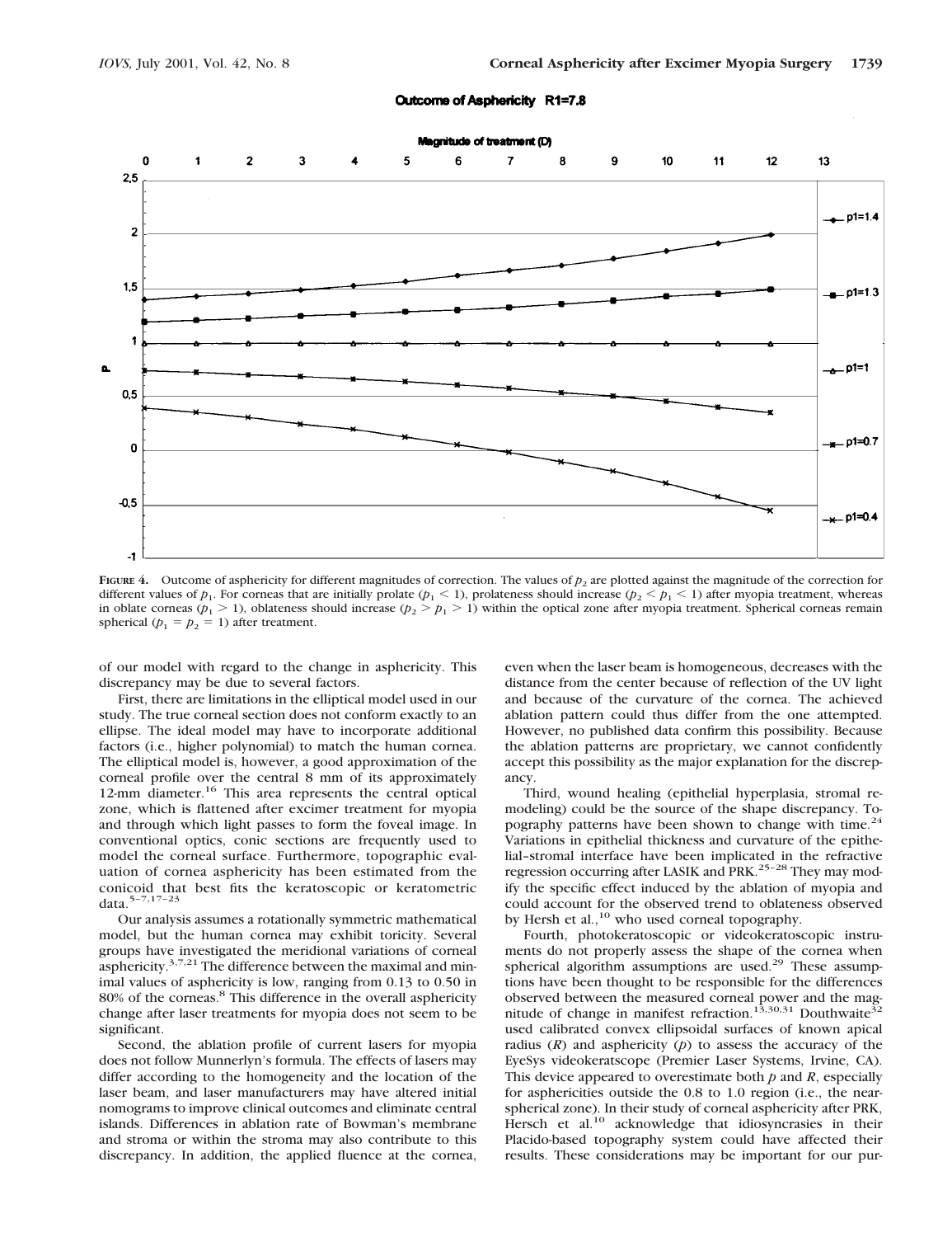

Effect of the initial corneal apical radius on the outcome of asphericity. Initial asphericity=0.75

**FIGURE 5.** Influence of the initial apical radius of curvature on  $p_2$ , which is plotted against the magnitude of treatment for three different apical radii: 7.5, 7.8, and 8.1 mm. The initial corneal surface is prolate. Steeper prolate corneas tend to become less prolate and flatter prolate corneas more prolate.

poses. The information provided by keratoscopes after laser refractive surgery is subject to cautious interpretation, and current devices may not be sensitive enough to quantify or assess precisely the postoperative corneal asphericity within the ablated zone.

After the correction of myopia, one of the typical topographical aspects on chromatic maps displays a central circular area of uniform colder color with regard to the surrounding surface. If the overall shape of the cornea after treatment is considered, the central flattening contrasting with the unchanged peripheral contour may lead to the subjective assessment of postoperative oblateness. Our study focused on the determination of the theoretical change of asphericity within the optical zone—that is, the corneal surface of the cornea receiving the laser treatment. Other typical topographical features after PRK have been described, relating nonhomogeneous power within the treated zone.<sup>33</sup> The "keyhole," the semi-circular ablative patterns, and the central islands represent three entities with different clinical issues, but all are characterized by the presence of a higher dioptric power area inside the ablation zone. These features may represent increased prolateness of the cornea. The cause of the central island has not yet been clarified with certainty, although many hypotheses have been offered. Our model suggests that preoperative asphericity could be another factor, especially in patients with preoperative marked prolateness.

These considerations point out the ambiguity in the definition of the asphericity of the corneal surface after refractive surgery for myopia. To clarify the term, provide an accurate baseline description of the corneal profile, and model optical errors such as spherical aberrations, the terms oblate and prolate should refer only to continuous conical shapes.

Our mathematical procedure for finding the best-fitting conic section to our given set of points consisted of minimizing the sum of the offset absolute values and the sum of the square of the offsets. The latter did not allow the residuals to be treated as a continuous differentiable quantity, but may have given to the outlying points a disproportionate effect on the fit, which was not the case. Using two fitting criteria raises the question of which method should have been adopted if there had been discrepancies between the best-fit results of optimiz- $\log p_2$ . The sum of the squared residuals is the most commonly used method. However, we used the sum-of-residual-fitting method to confirm our findings. We found that the determination of  $p_2$  was unambiguous, given the small value of both the sum of the residuals and the sum of the squared residuals. Therefore, the conic section approximation can also be successfully used to describe the corneal profile within the optical zone after a myopia laser treatment conforming to Munnerlyn's equation.

Equations 7 through 10 allow calculation of the apical radius of curvature of the best-fitting conic section to our set of points. This radius is independent of the initial value of the asphericity. This is contradictory to the findings of Patel and Marshall, $34$  who found that corneal asphericity could marginally affect the initial refractive outcome of PRK. As in this study, their mathematical model assumed the corneal surface to be a conic section and, for a given correction, the amount of corneal tissue removed by PRK was computed based on spherical corneal optics. However, they arbitrarily assumed that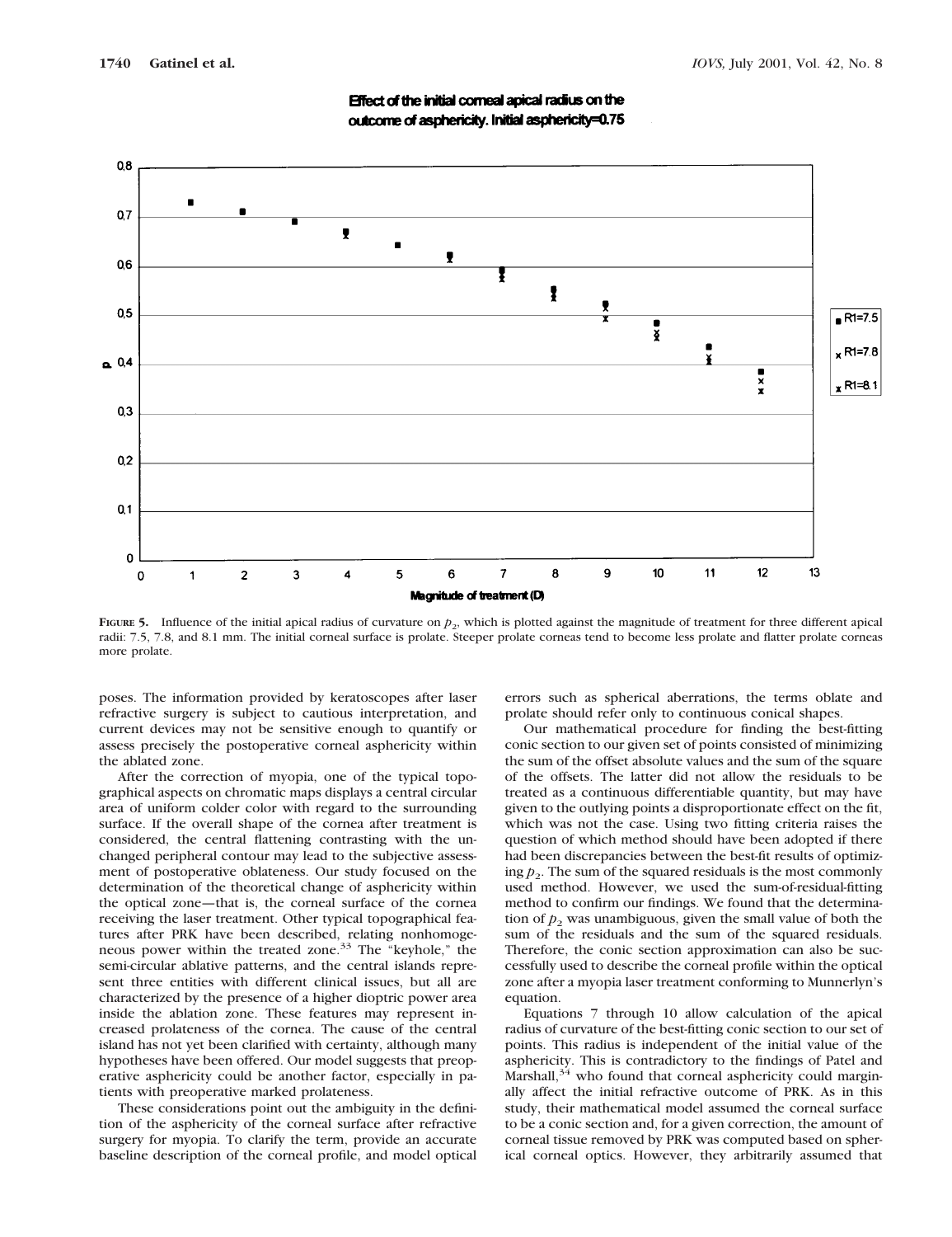

Effect of the initial comeal apical radius on the outcome of asphericity. Initial asphericity=1.4

**FIGURE 6.** Influence for the initial apical radius of curvature on *p*<sub>2</sub>. The initial corneal surface is prolate. Steeper oblate corneas tend to become less oblate and flatter oblate corneas more oblate.

initial and final corneal shapes were typically prolate and oblate, respectively. This assumption led to computation of a different radius of curvature from the one that was expected, according to the spherical model.

There is general agreement that negative corneal asphericity has direct optical significance. It is thought to influence visual performance directly by lowering spherical aberration,<sup>12,16</sup> although this finding remains to be demonstrated. Patel et al.,<sup>17</sup> using optical raytracing of finite schematic eyes, found that the value of *p* required to eliminate spherical aberration at the anterior surface is  $-0.528$ , given a refractive index of 1.376.

Despite the elimination of spherocylindrical errors, refractive surgery may decrease visual performance by altering the corneal shape and inducing unwanted changes in corneal asphericity. Many investigators have noted that after radial keratotomy the cornea becomes oblate, because the paracentral cornea is relatively steeper than the central cornea.<sup>35-38</sup> Seiler et al.<sup>39</sup> proposed an aspheric nomogram for PRK, designed to preserve a negative asphericity. Their clinical results were encouraging, but the aspheric nomogram used did not take into account the patient's preoperative asphericity.

In summary, given that the anterior surface of the human cornea is the main refractive element of the eye, its shape may contribute to optical aberrations. For the normal, untreated, central corneal zone, a conic section can accurately approximate the profile of the corneal zone remodeled by ablation of myopia. To limit or treat optical aberrations after refractive surgery, new profiles including customized aspherical treatments must be developed. The major point of this study—that the modeling of asphericity compares poorly with reported asphericity outcomes—warrants better representation and collection of data before and after treatment. One future rationale may be to use exact raytracing to determine retinal image

quality, given a certain ablation profile and a certain shape factor, and then look for ways to alter given asphericities to a desirable level. To reach this goal, further theoretical and clinical studies of corneal shape after laser refractive surgery are needed.

#### *References*

- 1. Munnerlyn CR, Koons SJ, Marshall J. Photorefractive keratectomy: a technique for laser refractive surgery. *J Cataract Refract Surg.* 1988;14:46–52.
- 2. Mandell RB, St. Helen R. Mathematical model of the corneal contour. *Br J Physiol Opt.* 1971;26:183–197.
- 3. Kiely PM, Smith G, Carney LG. The mean shape of the human cornea. *Opt Acta.* 1982;8:1027–1040.
- 4. Bennett AG. Aspherical and continuous curve contact lenses. *Optom Today.* 1988;28:11–14.
- 5. Douthwaite WA, Sheridan M. The measurement of the corneal ellipse for the contact lens practitioner. *Ophthalmic Physiol Opt.* 1989;9:239–242.
- 6. Mandell RB. The enigma of the corneal contour. *Contact Lens Assoc Ophthalmol.* 1992;18:267–273.
- 7. Eghbali F, Yeung KK, Maloney RK. Topographic determination of corneal asphericity and its lack of effect on the refractive outcome of radial keratotomy. *Am J Ophthalmol.* 1995;119:275–280.
- 8. Douthwaite WA, Hough T, Edwards K, Notay H. The EyeSys videokeratoscopic assessment of apical radius and p-value in the normal human cornea. *Ophthalmic Physiol Opt.* 1999;19:467–474.
- 9. Hersh PS, Schwartz-Goldstein BH, The Summit Photorefractive Keratectomy Topography Study Group. Corneal topography of phase III excimer laser photorefractive keratectomy. *Ophthalmology.* 1995;102:963–978.
- 10. Hersh PS, Shah SI, Holladay JT, Summit PRK Topography Study Group. Corneal asphericity following excimer laser photorefractive keratectomy. *Ophthalmic Surg Lasers.* 1996;27(suppl):S421– S428.